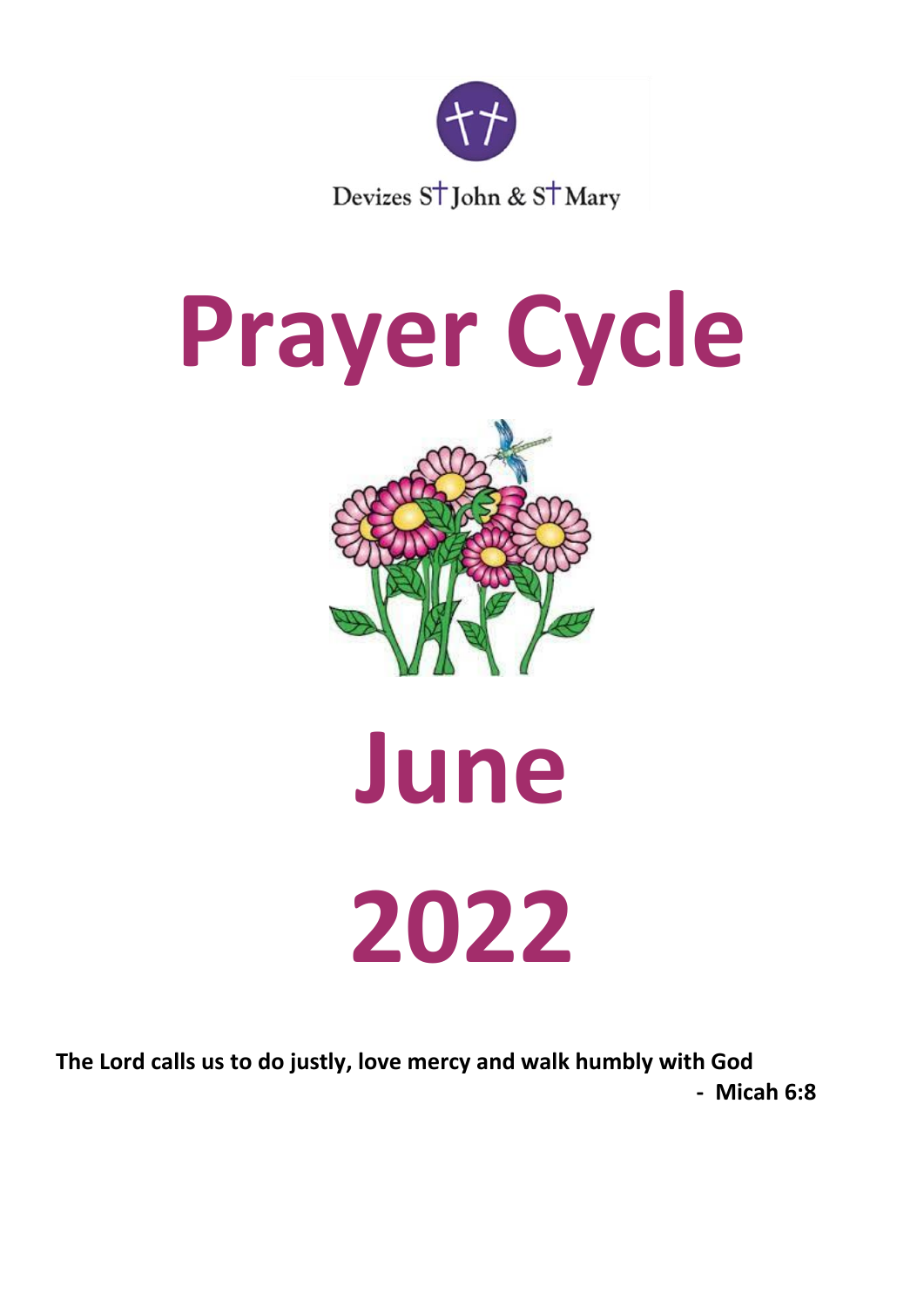## **1 st –** *Justin Martyr c.165*

Within our Congregation and Parish: Pam and Sarah Annis, Sue and Terence Tovey *All Residents and Visitors of Albert Terrace, Bridewell Street, Hare and Hounds Street Those who are frightened in our Parish* 

## **2 nd**

Within our Congregation and Parish: Richard Barron, Catherine Tarrant, Graham Coatman *All Residents and Visitors of Broadleas Rd, Broadleas Clse, Broadleas Cresc, Broadleas Prk Within our Parish all Medical and Dental Practices Those who need refuge in our Parish* 

## **3 rd -** *Martyrs of Uganda 1885-7, 1977*

Within our Congregation and Parish: Mike and Ros Benson, John and Julia Twentyman *All Residents and Visitors of Castle Court, Castle Grounds, Castle Lane Within our Parish all Retail Businesses Those who fear in our Parish*

## **4 th -** *Petroc, Abbot, C.6*

Within our Congregation and Parish: Stephen and Amanda Bradley, Sarah and Robin Stevens

*All Residents and Visitors of New Park Street, New Park Road, Chantry Court Within our Parish all Commercial Businesses Those who are hungry in our Parish* 

## **5 th - Pentecost**

**In the Devizes Deanery Wave of Prayer: Bratton, Edington and Imber, Erlestoke and Coulston, Lavington, Cheverells and Easterton and Erlestoke Prison Chaplaincy Within Churches Together, Devizes: Saint James', Southbroom and for being good stewards of the Environment and the use of eco-congregation resources, The Rock Community: Championing Social Justice; The Work of Devizes Opendoors; Devizes Foodbank; Police Chaplaincy; Alabaré; and those supporting Syrian Refugees. St Peters, and for Championing Social Justice, Those who struggle to make ends meet; Agencies such as Christian Aid, CAFOD, Tearfund and Traidcraft Within our Congregation and Parish: Judy Bridger, Georgina Burge, Gerry Lynch. All Residents and Visitors of Hillworth Road, Hillworth Gardens, Charles Morrison Close,**  *Within our Parish all Market Stalls and Stall Holders*

*Those who are in need of a friend in our Parish*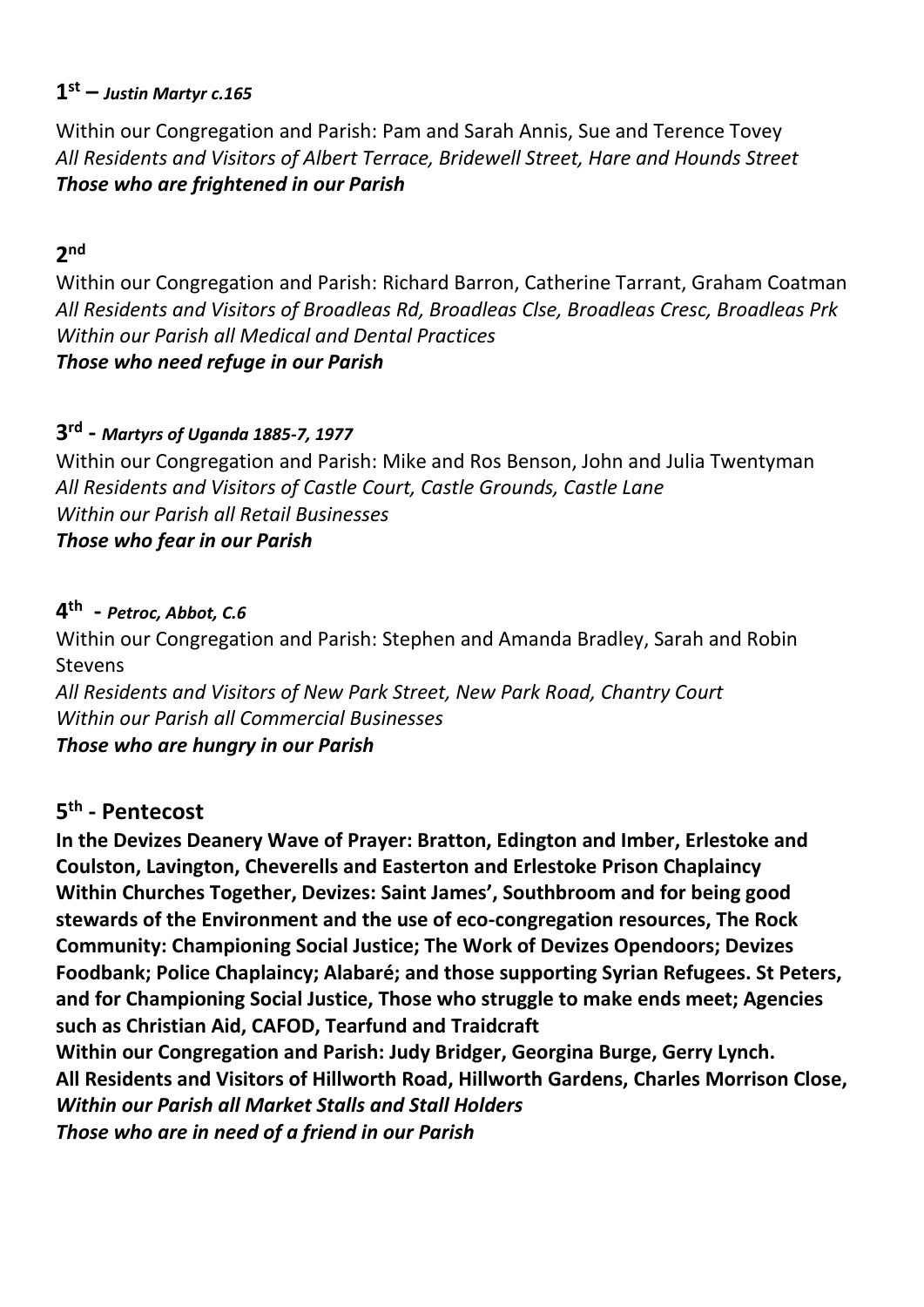## **6 th –** *Ini Kopuria, founder of the Melanesian Brotherhood, 1945*

Within our Congregation and Parish: Catherine, Ian and Jessica Brown, Bob Simpson and Marlene Wright, Jane and Tony Scorer *All Residents and Visitors of Downlands Road, Fruitfields, Woodland Way, Within our Parish all Hotels Those who are Homeless in our Parish* 

# **7 th**

Within our Congregation and Parish: Arthur and Margaret Bunyard, Susan Schorah, Katherine Pilling, Catherine Woodruff.

*All Residents and Visitors of Northgate Street, Northgate Gardens, Elcombe Gardens, St Joseph's Place Within our Parish all Pubs All those who are seeking the truth in our Parish* 

## **8 th –** *Thomas Ken, bishop, 1711*

Within our Congregation and Parish: Ray Burton, Gill Cadogan, Christopher Rogers, *All Residents and Visitors of High Street and Wine Street, Sutton Place and Tylees Court Within our Parish: Our Churchyard Groups Those who are out of work in our Parish*

## **9 th –** *Columba, abbot, 597*

Within our Congregation and Parish: James Carey and Stephanie Williams, Karen Pugh and Kit Bliss, Sue Machin

*All Residents and Visitors of Long Street, Lansdowne Terrace, Morris Lane, and The Ark Within our Parish all Banks and Building Societies.*

#### *Those who are in need of financial help in our Parish*

# **10 th**

Within our Congregation and Parish: Deborah and Colvin Chamberlain, Penny Price Jones, Ian Richards, Jeannie Gye.

*All Residents and Visitors of London Road*

*All Restaurants within our Parish*

*Those who are cold in our Parish* 

## **11th – St Barnabas the Apostle**

Within our Congregation and Parish: John and Florence Chapman, Marije and Robin Pook, *All Residents and Visitors of Station Road, Moyne Close, The Sidings, Great Western Way and West Ridge Within our Parish all Coffee Shops Those who are weary in our Parish*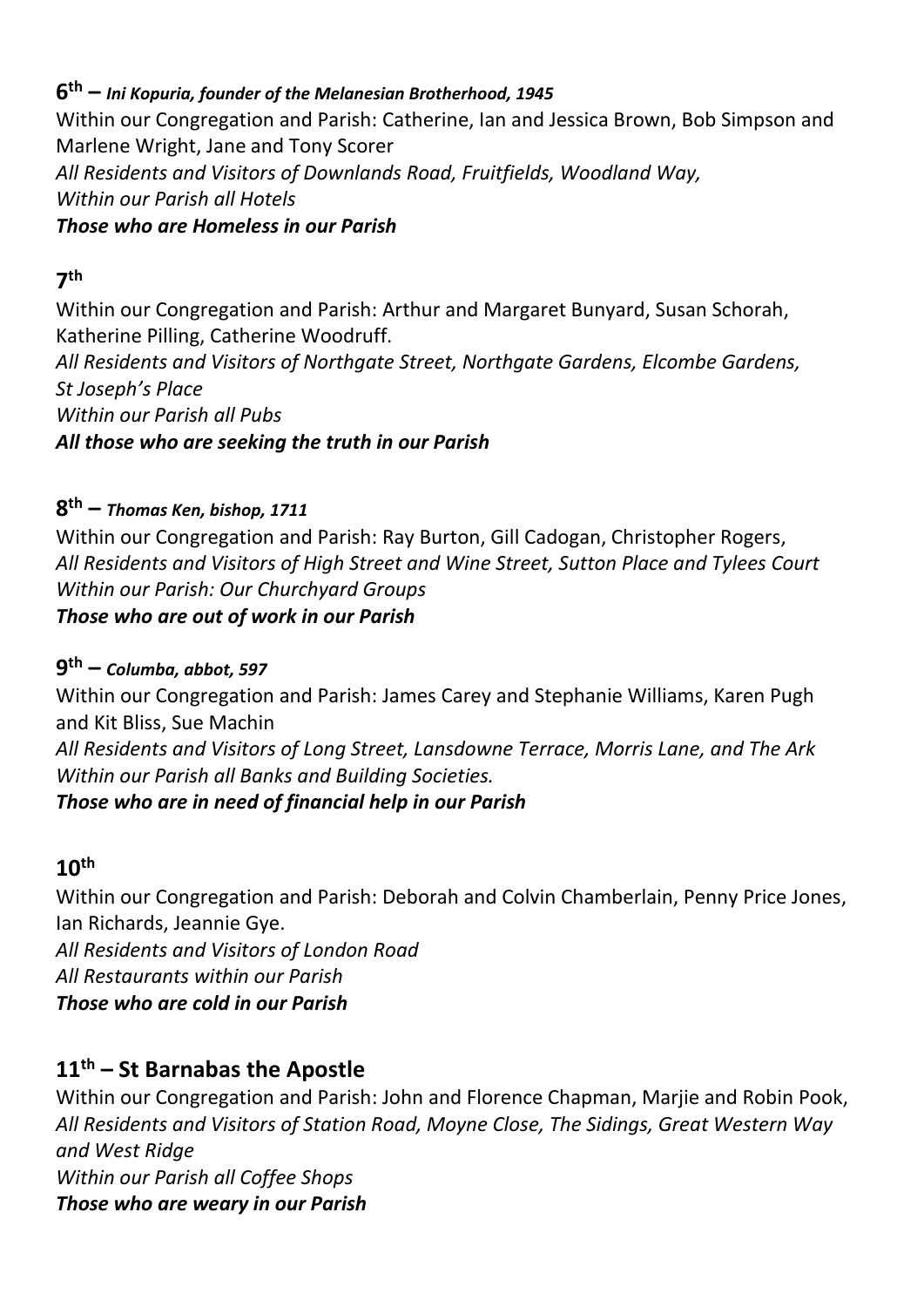## **12th – Trinity Sunday**

**In the Devizes Deanery Wave of Prayer: Bishops Cannings and Etchilhampton, All Cannings, Chirton and Patney, Marden, Wilsford, Urchfont with Stert. All Pupils, staff and Governors in the schools in the Deanery**

**Within Churches Together, Devizes: The Church of Our Lady; growing confidence in faith; introductory courses; Alpha, Pilgrim and ongoing study, home groups, Saint James', Southbroom and for being good stewards of the Environment and the use of ecocongregation resources. The Religious Society of Friends; being good stewards of the environment, and the Work of Sustainable Devizes.**

Within our Congregation and Parish: Alice Cleland, Veronica Cleverley, Lyn Payne, Jonathan Petty

*All Residents and Visitors of Maryport Street, Monday Market Street and Sidmouth Street Within our Parish all Tea Shops* 

*To those who need to be heard in our Parish*

## **13th**

Within our Congregation and Parish: Angela Coles, Barry and Janice Payne, Mary Tynsall, Bob Walker *All Residents and Visitors of Potterne Road, Wick Lane, The Fairway and Queens Road Within our Parish all Supermarkets Those who are isolated in our Parish*

## **14th** *– Richard Baxter, puritan divine, 1691*

Within our Congregation and Parish: Jonathan Cook, Chris Cox, Elizbeth Paddon, David Palmer, Rosemary and John Hawthorne *All Residents and Visitors of Southbroom Road Those with no bed for the night in our Parish*

**15th –** *Evelyn Underhill, spiritual writer, 1841*

Within our Parish Our Churchwardens and PCC

Within our Congregation and Parish: Peter Crofts, Roy and Liz Overthrow,

Juliet Bazeley.

*All Residents and Visitors of Sedgefield Gardens, Victoria Road, St Mary's Gardens, St James' Gardens and Henman Close* 

*For those who are in hospital in our Parish*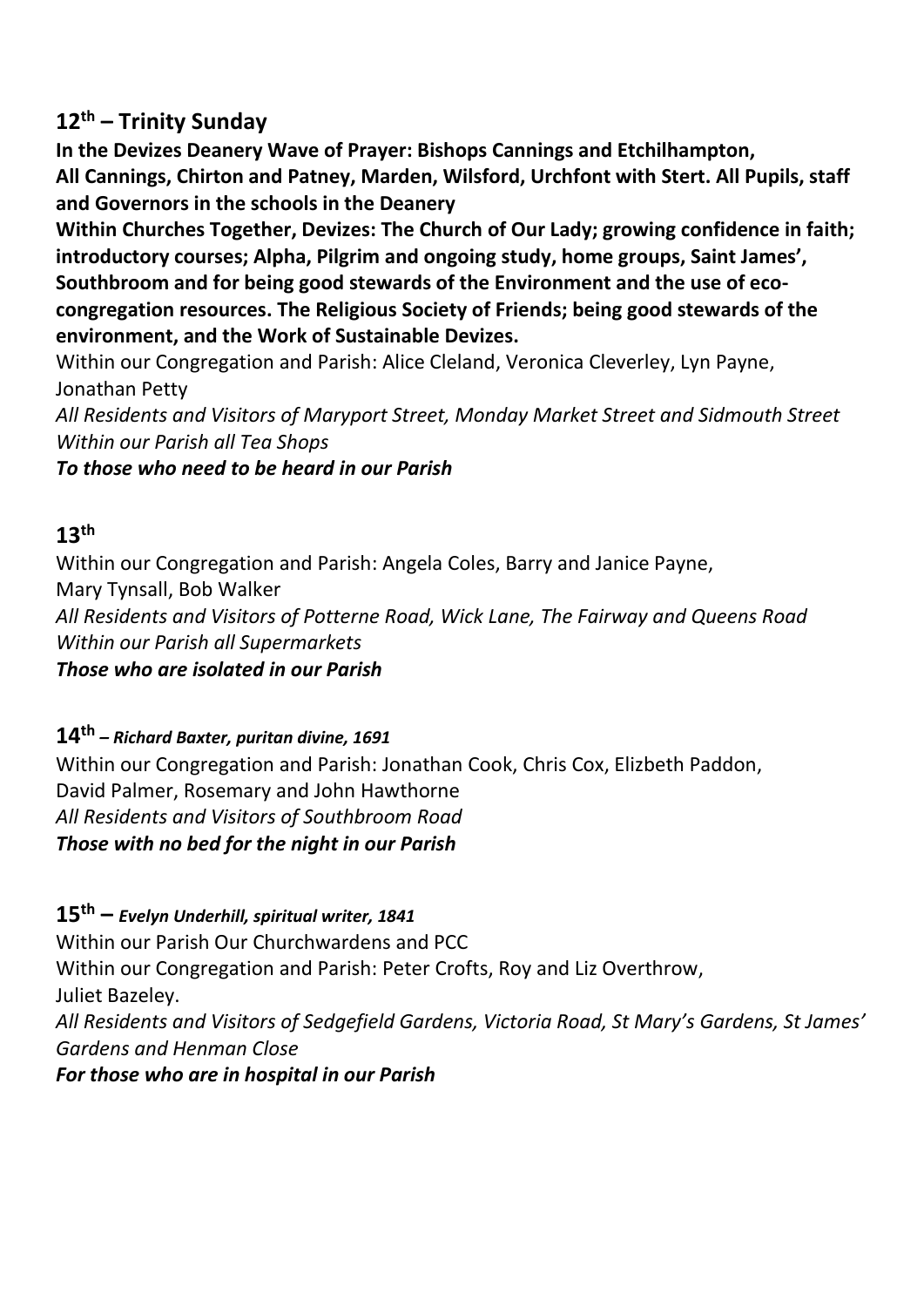# **16th – Corpus Christi**

Within our Congregation and Parish: Pam Davies, Faith Davis, Jeff Ody, Juliet Oxenham, Carole Mapp, Chris Burdon *All Residents and Visitors of St Johns Street and St Johns Court and Alley Within our Parish all Building Firms Those who suffer in our Parish*

#### **17th –** *Samuel and Henrietta Barnett, social reformers, 1913, 1936*

Within our Congregation and Parish: Chris and John Dexter, Fiona and Julian Nicholson, Sheila Hurst, Audrey Hutton *All Residents and Visitors of Hartmoor Road, Hartmoor Close, Cornwall Crescent, Within our Parish all Charity Shops Those who need food in our Parish* 

## **18 th –** *Bernard Mizeki, martyr 1896*

Within our Congregation and Parish: Carie and David Evans, Susan and Christopher Miles, Shirley Wright, Victoria Young *All Residents and Visitors of The Market Place and The Brittox Within our Parish all Recreational Clubs and Societies Those who are weary in our Parish* 

## **19th – First Sunday after Trinity**

**In the Devizes Deanery Wave of Prayer: Devizes St John and St Mary, Devizes St Peter, Southbroom St James, Churches together in Devizes**

**Within Churches Together, Devizes: St Peters, and for Championing Social Justice, Those who struggle to make ends meet; Agencies such as Christian Aid, CAFOD, Tearfund and Traidcraft, Saint Andrews Church, for Nurturing Children and young people, for all who work and study in our local schools: School Chaplaincy and church engagement, including Open the Book.**

**Within our Congregation and Parish: Mary Edward-Jones, Elizabeth Ellis, Rosemary Milne-Day, Anny Mulder-Nomen, Becky Edgington** *All Residents and Visitors of Pinetum Close Within our Parish all Funeral Directors Those who are dying in our Parish* 

## **20th**

Within our Congregation and Parish: Anna Ellison, Richard Evans, Patrick and Anne Miller, Christine Nichols

*All Emergency Services with our Parish Those who need help in our Parish*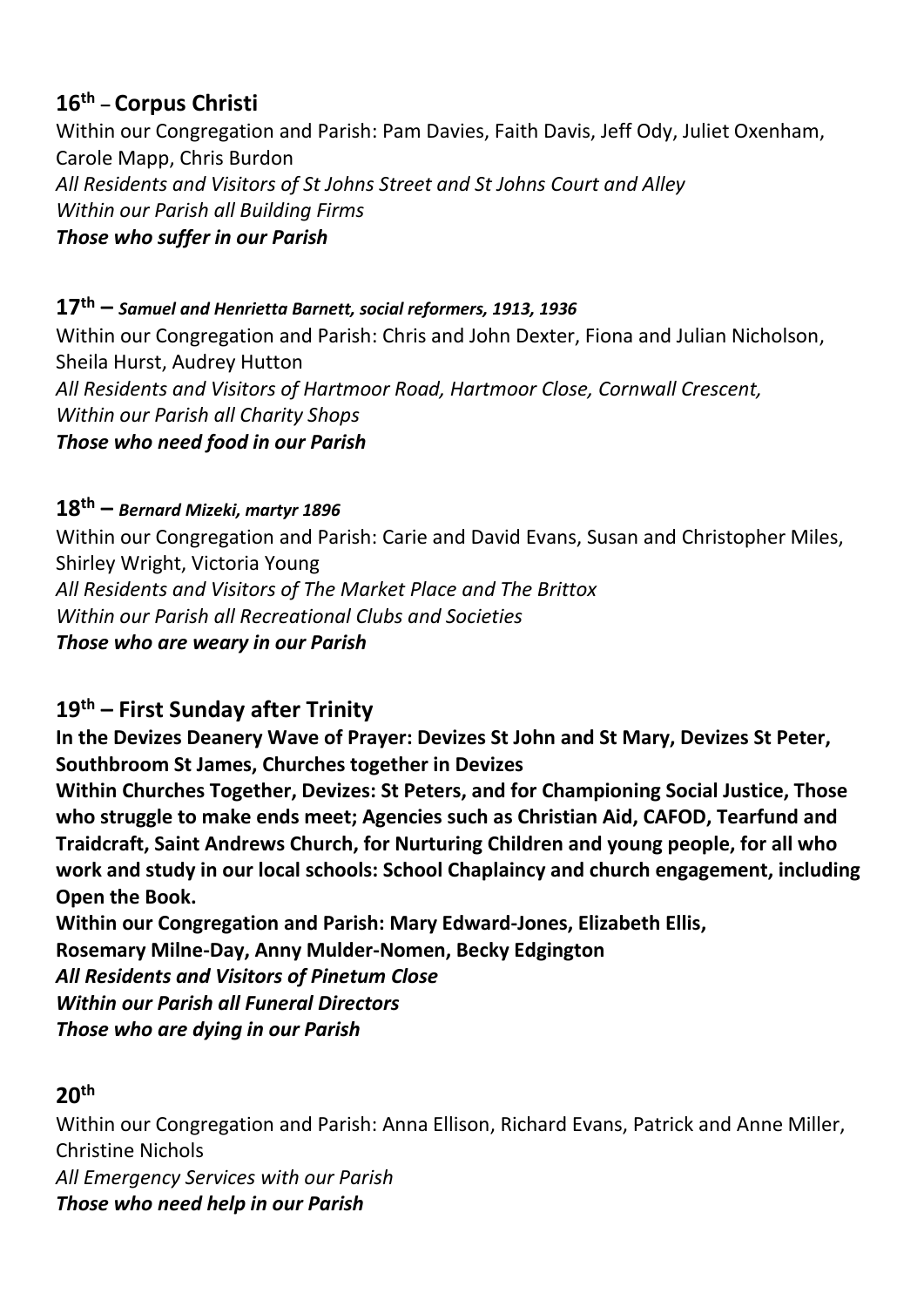## **21st**

Within our Congregation and Parish: Claudia and David Williams, Martin Houghton, Marion O'Brien *All Residential Homes, Almshouses and Sheltered Accomodation within our Parish Those who are hungry in our Parish* 

## **22 nd** *– Alban, martyr, c.250*

Within our Congregation and Parish: Alan and Sally Field, Mike McClelland, Liz Merritt *The Museum, The Theatre, The Cinema within our Parish Those who have no family in our Parish* 

## **23 rd Etheldreda, abbess, c.678**

Within our Congregation and Parish: Simon and Trudy Fisher, Susan and Henry McDowell, Sandra and John Hoadley, Jonathan Poston *Devizes Town Council; its staff and Councillors Those who are to be married within our Parish*

## **24th** *–* **Birth of St John the Baptist**

Within our Congregation and Parish: Gail Foster, George Royle, Angela and Andrew Maclachlan, John and Victoria Heaton-Renshaw *All Residents and Visitors of Hartfield, Hartfield Close and Old Park All Voluntary Organisations within our Parish Those who are mourning in our Parish* 

## **25 th**

Within our Congregation and Parish: Richard and Jennifer Fry, Alan and Nita Martin, Eleanor Mahoney.

All Residents and Visitors of Snuff Court, Snuff Street, Couch Lane and Commercial Road *Within Our Parish: Our Bishops, Archdeacons, Our Clergy and Our Lay Worship Leaders. Those who are vulnerable within our Parish*

## **26th – Second Sunday after Trinity**

**In the Devizes Deanery Wave of Prayer: Potterne, Worton and Marsden, Seend, Bulkington and Poulshot, Bromham and Rowde, Chittoe and Sandy Lane. Residents and staff in the care homes in the Deanery**

**Sheep Street Baptist Church; Nurturing Children and Young People; Devizes Youthy; Wiltshire Youth for Christ. St John and St Mary, and for growing confidence in faith, for Christian outreach and witness in Devizes; discussions about town centre Chaplaincy. Within our Congregation and Parish: Elizabeth Gibb, Thelma Gittins, Sian and Lauren Wiltshire**

*Within our Parish all Breweries Those who are afraid within our Parish*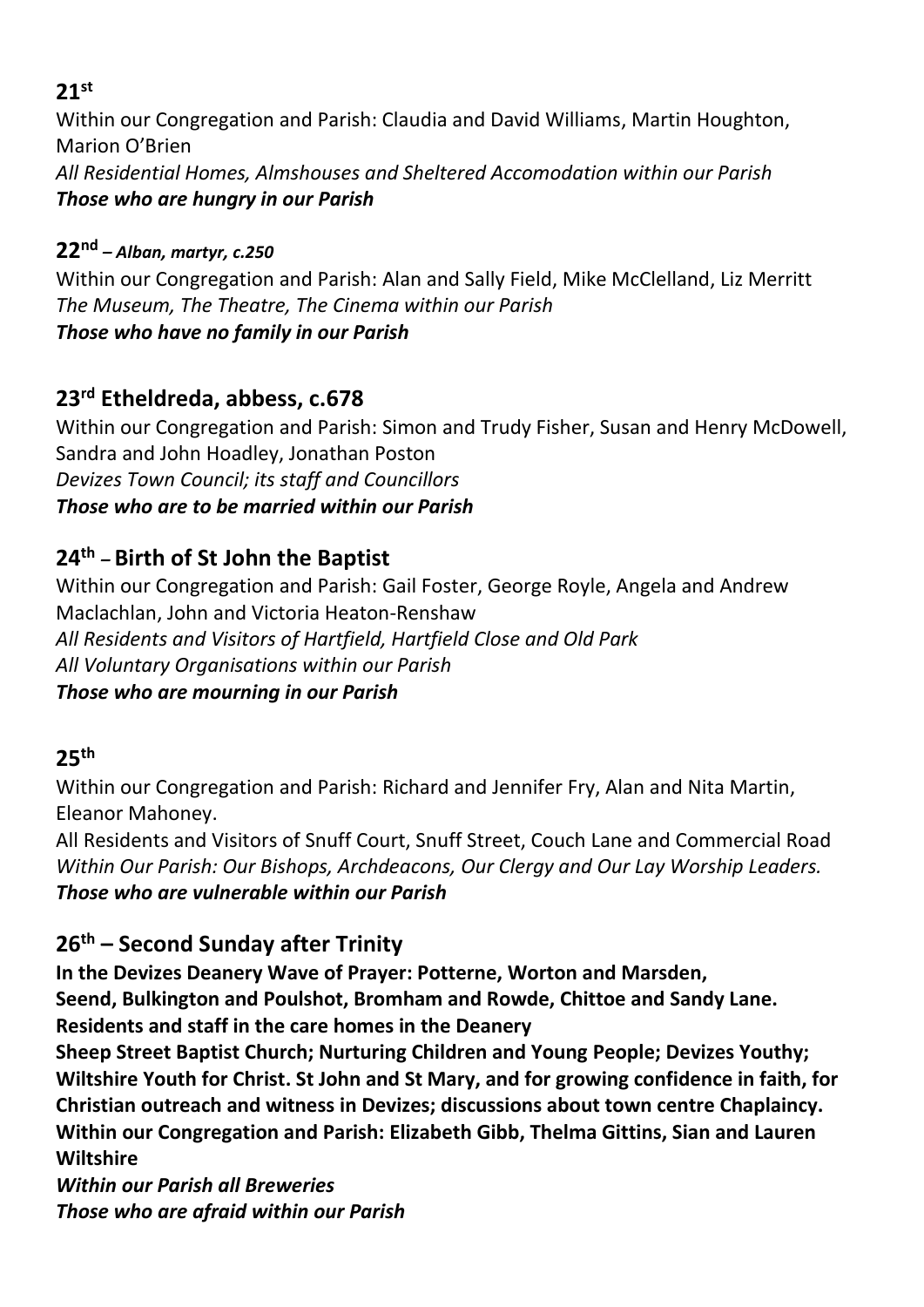#### **27th** *Cyril, bishop, 444*

Within our Congregation and Parish: Peter and Penny Goodliffe, Christopher Joseph, Charles and Diana Slater *The Foodbank its volunteers, staff, users and those who donate to them Those whose burden is heavy in our Parish* 

**28 th** *– Irenaeus, bishop, c.200* Within our Congregation and Parish: John Walter, Tim Lacey-Hulbert, Patricia and Michael Holtham *All Residents and Visitors of Drews Pond Lane and Orchard Close Those who are caring for the sick within our Parish*

## **29th – St Peter and St Paul, Apostles**

Within our Congregation and Parish: Mark, Diana and Belinda Harrison, David and Soraya Pegden

*The work of Open Doors, its staff, volunteers and clients Those who are caring for the dying within our Parish* 

## **30th**

Within our Congregation and Parish: Richard and Yzanne Hallett, Marianne Jones, Geoffrey Barton,

*All Residents and Visitors of Pinetum Close and Westview Crescent, John Rennie Close, The Moorlands*

*Those who are lonely and confused within our Parish*